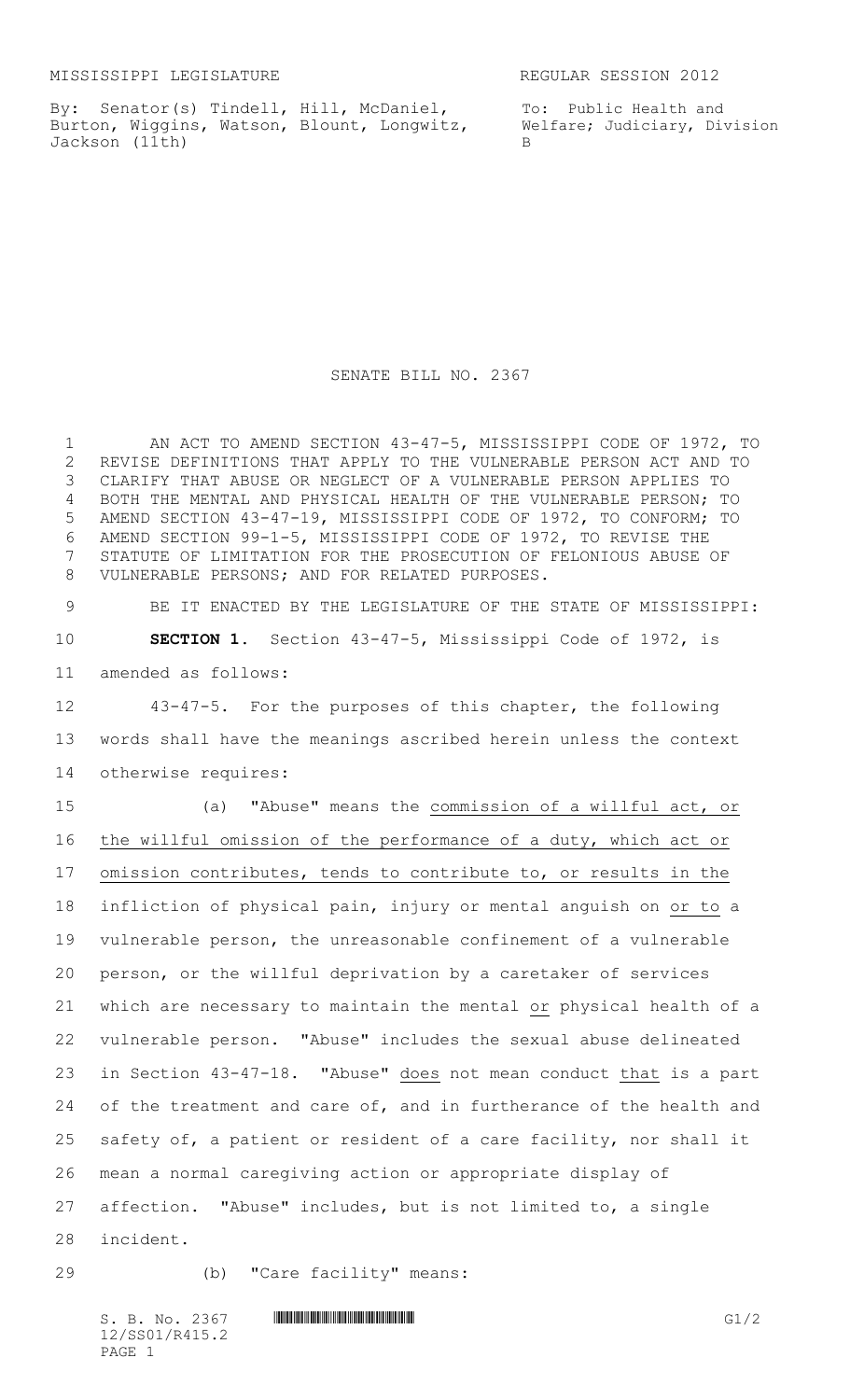$S. B. No. 2367$  . The set of  $S. B. N_{O.} 2367$  (i) Any institution or place for the aged or infirm as defined in, and required to be licensed under, the provisions of Section 43-11-1 et seq.; (ii) Any long-term care facility as defined in Section 43-7-55; (iii) Any hospital as defined in, and required to be licensed under, the provisions of Section 41-9-1 et seq.; (iv) Any home health agency as defined in, and required to be licensed under, the provisions of Section 41-71-1 et seq.; (v) Any hospice as defined in, and required to be licensed under, the provisions of Chapter 85 of Title 41; and (vi) Any adult day services facility, which means a community-based group program for adults designed to meet the needs of adults with impairments through individual plans of care, which are structured, comprehensive, planned, nonresidential programs providing a variety of health, social and related support services in a protective setting, enabling participants to live in the community. Exempted from this definition shall be any program licensed and certified by the Mississippi Department of Mental Health and any adult day services program provided to ten (10) or fewer individuals by a licensed institution for the aged or infirm. (c) "Caretaker" means an individual, corporation, partnership or other organization which has assumed the responsibility for the care of a vulnerable person, but shall not include the Division of Medicaid, a licensed hospital, or a licensed nursing home within the state. (d) "Court" means the chancery court of the county in which the vulnerable person resides or is located. (e) "Department" means the Department of Human Services. (f) "Emergency" means a situation in which:

12/SS01/R415.2 PAGE 2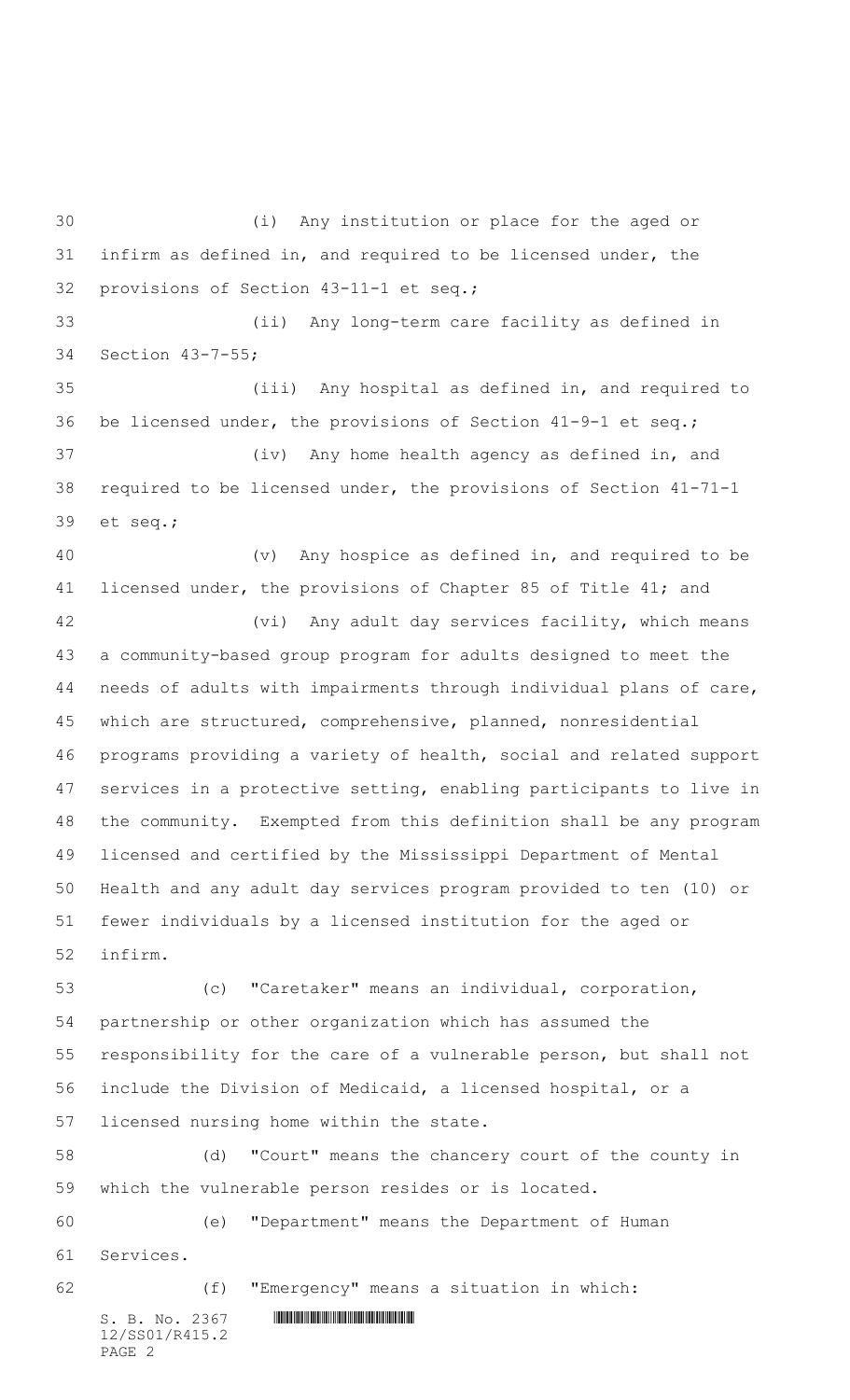(i) A vulnerable person is in substantial danger of serious harm, death or irreparable harm if protective services are not provided immediately;

 (ii) The vulnerable person is unable to consent to services;

 (iii) No responsible, able or willing caretaker, if any, is available to consent to emergency services; and

 (iv) There is insufficient time to utilize the procedure provided in Section 43-47-13.

 (g) "Emergency services" means those services necessary to maintain a vulnerable person's vital functions and without which there is reasonable belief that the vulnerable person would suffer irreparable harm or death, and may include taking physical custody of the person.

 (h) "Essential services" means those social work, medical, psychiatric or legal services necessary to safeguard a vulnerable person's rights and resources and to maintain the physical or mental well-being of the person. These services shall include, but not be limited to, the provision of medical care for 82 physical and mental health needs, assistance in personal hygiene, food, clothing, adequately heated and ventilated shelter, protection from health and safety hazards, protection from physical mistreatment and protection from exploitation. The words "essential services" shall not include taking a vulnerable person into physical custody without his consent, except as provided for in Section 43-47-15 and as otherwise provided by the general laws of the state.

 (i) "Exploitation" means the illegal or improper use of a vulnerable person or his resources for another's profit, advantage or unjust enrichment, with or without the consent of the vulnerable person, and may include actions taken pursuant to a power of attorney. "Exploitation" includes, but is not limited to, a single incident.

S. B. No. 2367 \*SS01/R415.2\* 12/SS01/R415.2 PAGE 3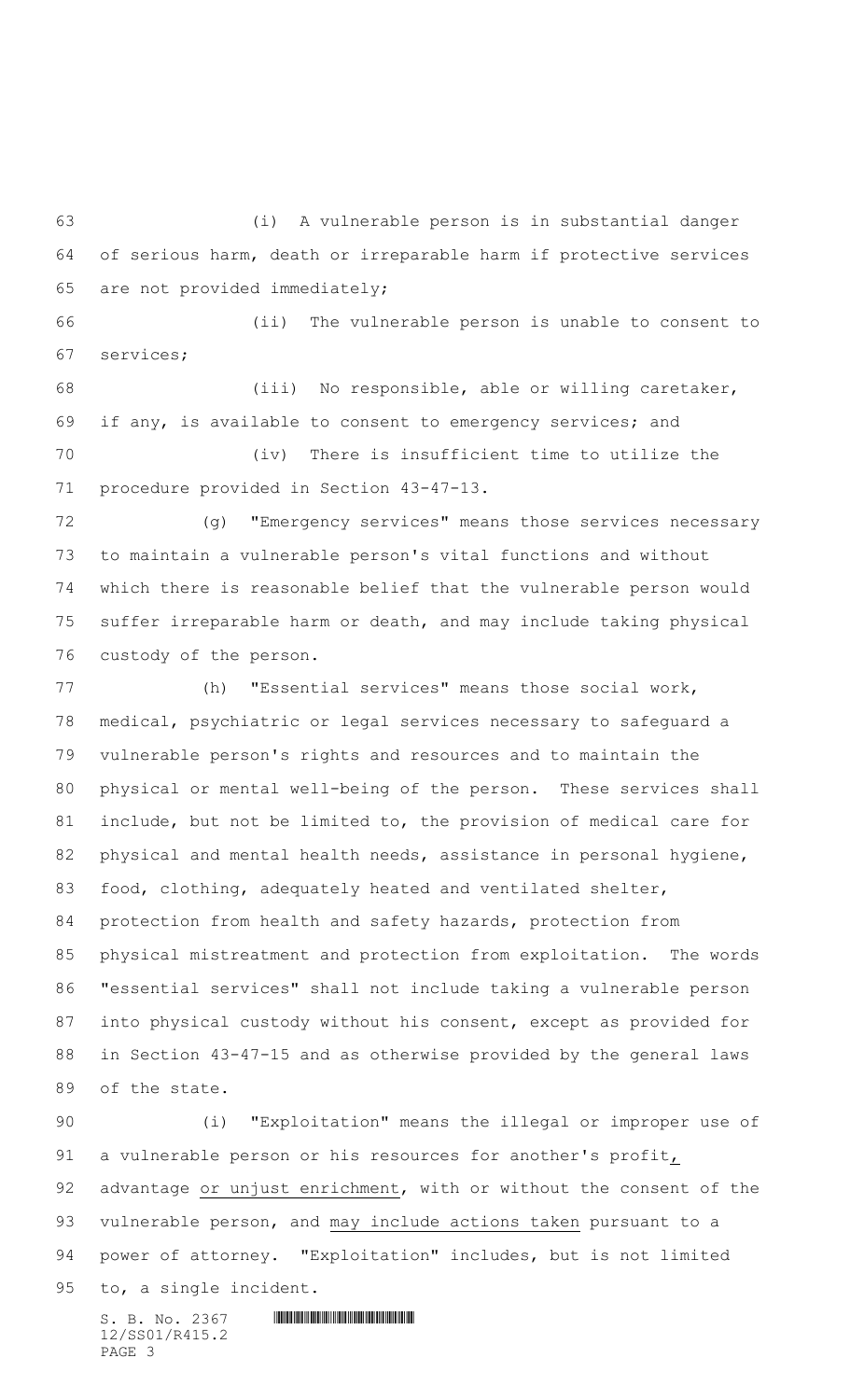96 (j) "Illegal use" means any action defined under

97 Mississippi law as a criminal act.

 (k) "Improper use" means any use without the consent of 99 the vulnerable person, any use with the consent of the vulnerable person if the consent is obtained by undue means, or any use that deprives the vulnerable person of his ability to obtain essential services or a lifestyle to which the vulnerable person has become accustomed and could have otherwise afforded.

 (l) "Lacks the capacity to consent" means that a vulnerable person, because of physical or mental incapacity, lacks sufficient understanding or capacity to make or communicate responsible decisions concerning his person, including, but not limited to, provisions for health care, food, clothing or shelter. This may be reasonably determined by the department in emergency situations; in all other instances, the court shall make the determination following the procedures in Sections 43-47-13 and 43-47-15 or as otherwise provided by the general laws of the state.

 (m) "Neglect" means either the inability of a vulnerable person who is living alone to provide for himself the food, clothing, shelter, health care or other services which are 117 necessary to maintain his mental or physical health, or failure of a caretaker to supply the vulnerable person with the food, clothing, shelter, health care, supervision or other services which a reasonably prudent person would do to maintain the vulnerable person's mental and physical health. "Neglect" includes, but is not limited to, a single incident.

 (n) "Protective services" means services provided by the state or other government or private organizations, agencies or individuals which are necessary to protect a vulnerable person from abuse, neglect or exploitation. They shall include, but not be limited to, investigation, evaluation of the need for services

12/SS01/R415.2 PAGE 4

 $S. B. No. 2367$  . And  $2367$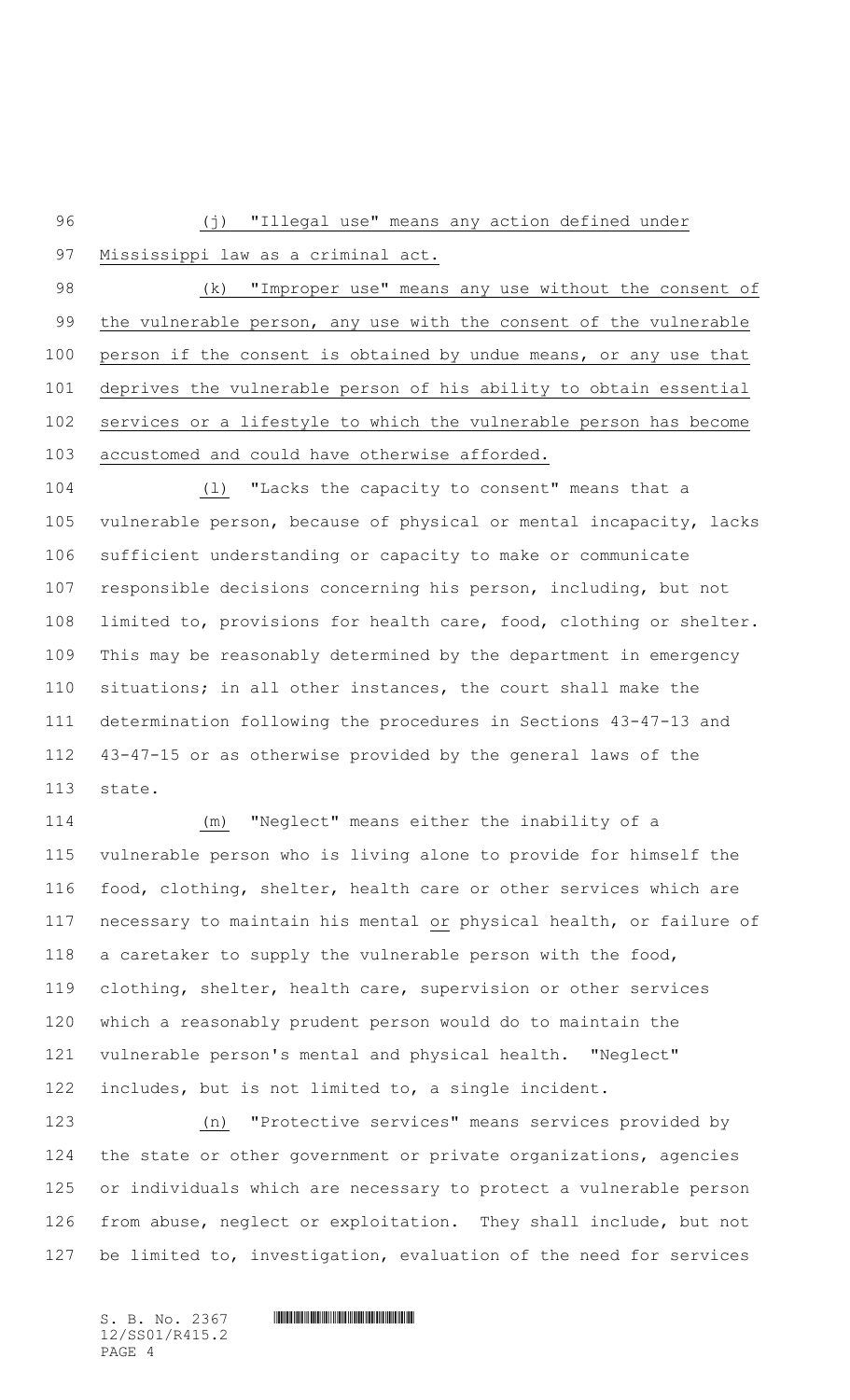and provision of essential services on behalf of a vulnerable person.

 (o) "Sexual penetration" shall have the meaning ascribed in Section 97-3-97.

 (p) "Undue means" means the use of deceit, power, or persuasion over a vulnerable person resulting in the vulnerable person being influenced to act otherwise than by his own free will or without adequate attention to the consequences.

 (q) "Vulnerable person" means a person, whether a minor or adult, whose ability to perform the normal activities of daily living or to provide for his or her own care or protection from abuse, neglect, exploitation or improper sexual contact is impaired due to a mental, emotional, physical or developmental disability or dysfunction, or brain damage or the infirmities of aging. The term "vulnerable person" also includes all residents or patients, regardless of age, in a care facility **\* \* \***. The department shall not be prohibited from investigating, and shall have the authority and responsibility to fully investigate, in accordance with the provisions of this chapter, any allegation of abuse, neglect or exploitation regarding a patient in a care facility, if the alleged abuse, neglect or exploitation occurred at a private residence.

 **SECTION 2.** Section 43-47-19, Mississippi Code of 1972, is amended as follows:

 43-47-19. (1) It shall be unlawful for any person to abuse, neglect or exploit any vulnerable person.

 (2) (a) Any person who willfully commits an act or willfully omits the performance of any duty, which act or omission contributes to, tends to contribute to, or results in neglect, physical pain, injury, mental anguish, unreasonable confinement or deprivation of services which are necessary to maintain the mental or physical health of a vulnerable person, **\* \* \*** shall be guilty of a misdemeanor and, upon conviction thereof, shall be punished

12/SS01/R415.2 PAGE 5

## $S. B. No. 2367$  **HIMNIFRANCISE SECTION**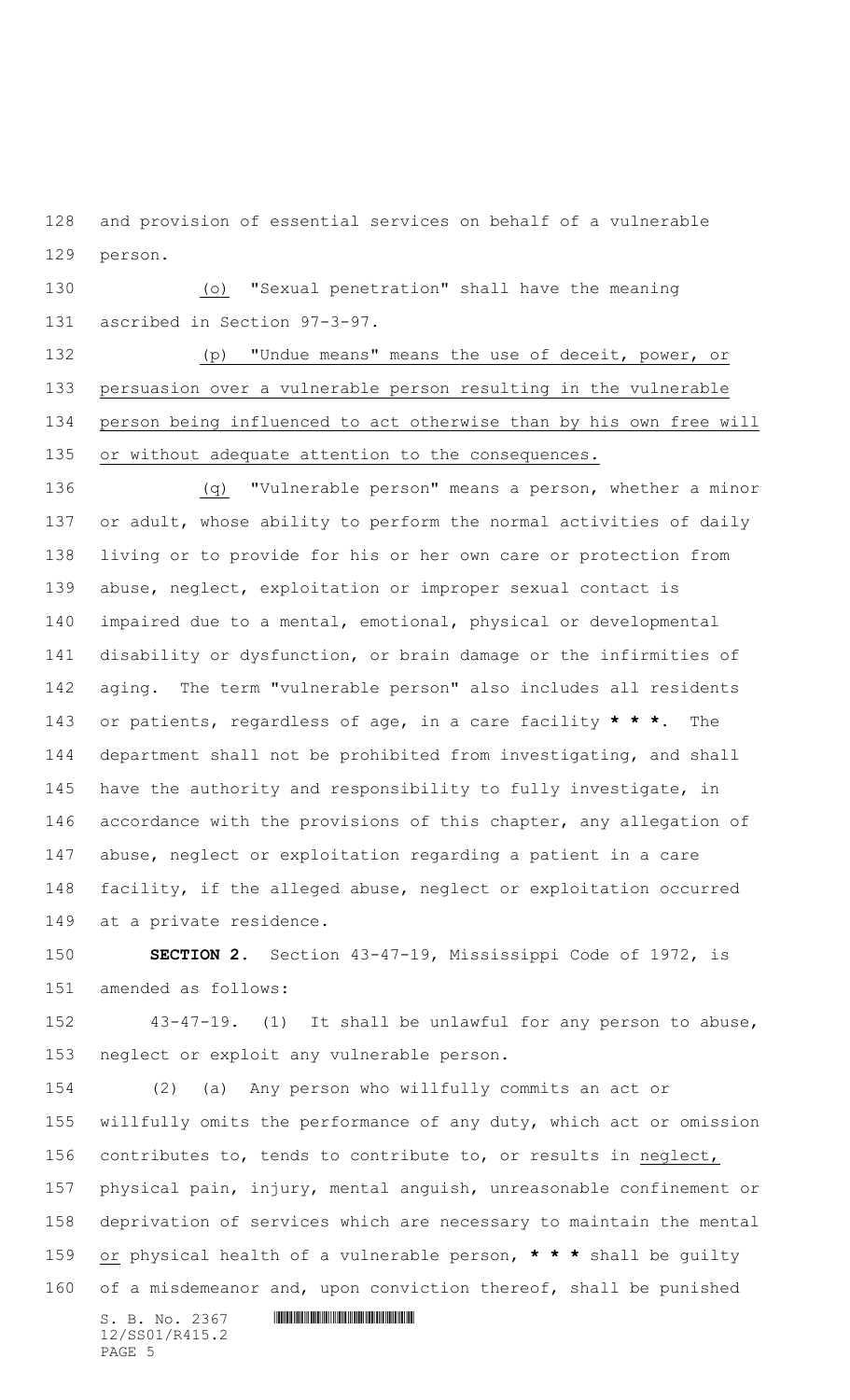by a fine not to exceed One Thousand Dollars (\$1,000.00) or by imprisonment not to exceed one (1) year in the county jail, or by both such fine and imprisonment. Any accepted medical procedure performed in the usual scope of practice shall not be a violation of this subsection.

 (b) Any person who willfully exploits a vulnerable person, where the value of the exploitation is less than Two Hundred Fifty Dollars (\$250.00), shall be guilty of a misdemeanor and, upon conviction thereof, shall be punished by a fine not to exceed Five Thousand Dollars (\$5,000.00) or by imprisonment not to exceed one (1) year in the county jail, or by both such fine and imprisonment; where the value of the exploitation is Two Hundred Fifty Dollars (\$250.00) or more, the person who exploits a vulnerable person shall be guilty of a felony and, upon conviction thereof, shall be punished by imprisonment in the custody of the Department of Corrections for not more than ten (10) years.

 (3) Any person who willfully inflicts physical pain or injury upon a vulnerable person shall be guilty of felonious abuse 179 or battery, or both, of a vulnerable person and, upon conviction thereof, may be punished by imprisonment in the State Penitentiary for not more than twenty (20) years.

 (4) For any third or subsequent misdemeanor conviction of any person violating any part of this section, the offenses being committed within a period of five (5) years, such person shall be guilty of a felony and shall be sentenced to not less than one (1) year nor more than five (5) years in the custody of the Department of Corrections and shall be fined not less than Two Thousand Dollars (\$2,000.00) nor more than Five Thousand Dollars (\$5,000.00).

 (5) Nothing contained in this section shall prevent proceedings against a person under any statute of this state or municipal ordinance defining any act as a crime or misdemeanor.

 $S. B. No. 2367$  . And  $2367$ 12/SS01/R415.2 PAGE 6